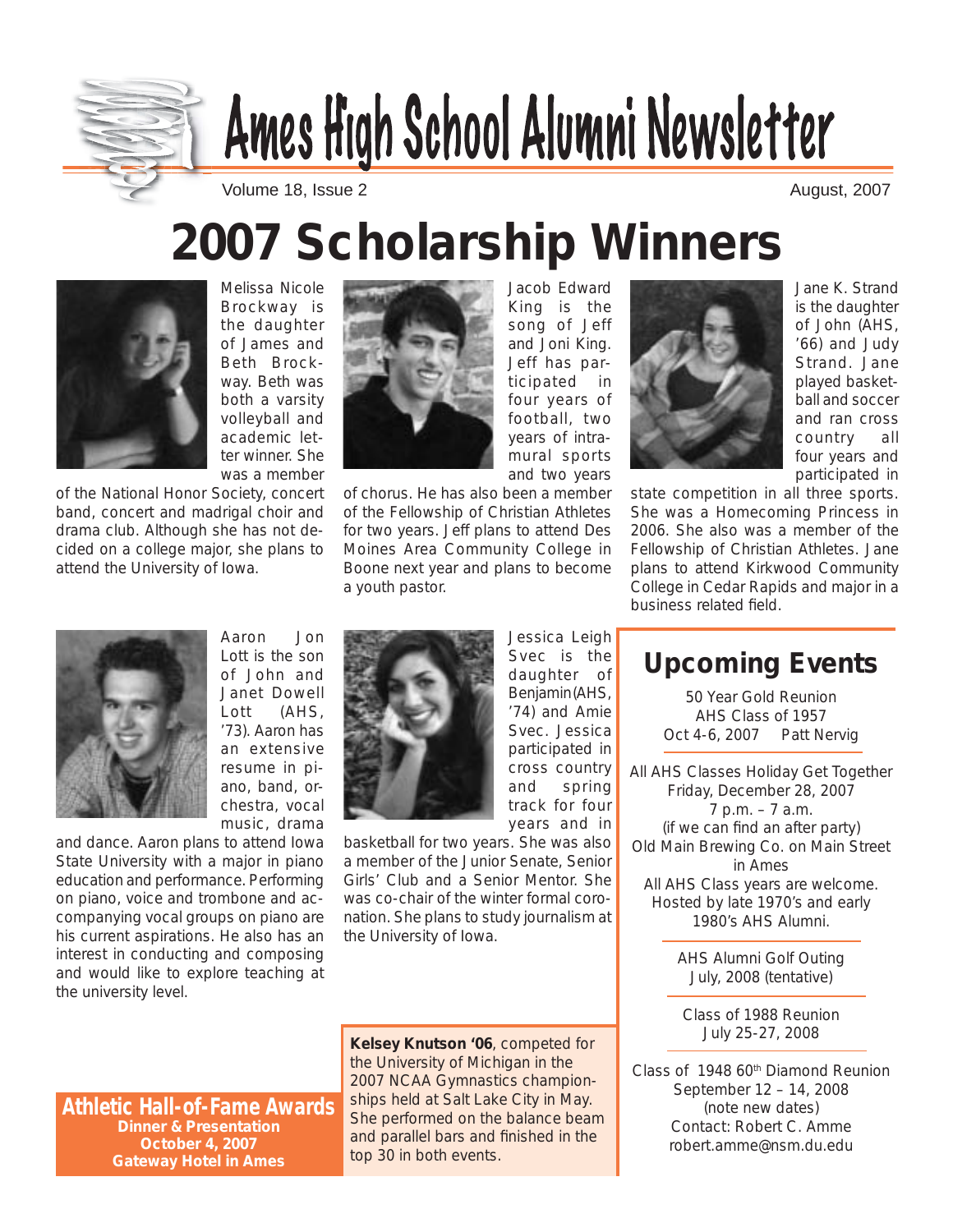### **Your Letters**

I would like to take a moment to thank the Ames High Alumni Association again for the \$1000 scholarship I received my first year at ISU and to let you know that I graduated two weeks ago with a B.S. in mathematics and a secondary teaching endorsement. I have accepted a job at Hoover High School in Des Moines which will be starting this fall, and I'm very excited. I appreciate what you've done for me and others over the years. **Andy Jordan (AHS '02)**

I am a retired physics teacher and rocket scientist (I either helped analyze data or guide several space craft, one of which was the space shuttle.) We retired and moved to Ft. Collins, Colorado where I pursue singing and hiking as major interests. We have two sons, age 25 and 27, who are both mechanical engineers and will both be living in San Diego. Wish they were closer.

#### **Kathy Pohl McMillin, Class of '65**



 Coming to Stay is an intimate look at Mary Dodd's Schlick's (AHS '43) journey from stranger to friend on the Colville, Warm Springs, and Yakama reservations. The story takes place against a backdrop of change – from the uncertainty caused by federal efforts to terminate reservations in the 1950s through the growth of tribal self-determination that began in the 1970s and the subsequent renewal of Native arts and ceremony. These true stories illustrate the growth in understanding that is possible for those who view one another as individuals with their own important history and culture.

Phil Kooser '39, was a dear friend of my sister-in-law Dorothy Schlick Starr, AHS 1940, and Bud (W.T. Schlick) and I knew him as a well-known artist in Yakima, Washington, when we lived on the Yakama Indian Reservation in the 1970s. I included three of his fine paintings of the famous Celilo Falls (on the Columbia River) in an exhibit at Maryhill Museum this spring.

I'm also including information on a recently-published book, Coming to Stay, A Columbia River Journey. It is a memoir of two Ames High alums' life on Northwest Indian reservations and has had good reviews out here. It is available from the University of Washington Press for \$22.50, in case anyone asks. Keep up your good work! **Mary Dodds Schlick, '47**

I am looking forward to visiting Ames in mid-July, with a friend, on what I am calling "My Iowa Pilgrimaage," as I haven't been in Iowa for about 30 years. This will be an opportunity to pass by the former Dorchester home at 810 Brookridge, see Brookside Park, maybe follow the path I used to take in walking to Iowa State from my grandparents' home (the first two years of college following my graduation from Ames Hi). Well, all the best to all of you who keep the Ames High Alumni Association and Newsletter going. Thank you for all your efforts! **Veronica Lynch Lim, '62**

*Your Letters continues on page 5*

#### **– Formal Dress Exchange –**

We are Ames High School parents, and we're creating a Formal Dress Exchange for students at the school. We hope to begin serving students in the spring of 2008. Each spring, dresses will be available for students at a small cost (to cover dry cleaning, repair and printing expenses). Dresses will be returned to us after the prom to be cleaned, stored and used again the following year. We hope this project will grow over time, perhaps to encompass Homecoming and Winter Formal as well.

This service project would help curb the cost of buying formal dresses each year, but also curb the wastefulness of purchasing an item for a one-time use. If you have formal dresses, long or shot, please consider donating them to this ongoing service project!

Call Beth Brockway (233-9719) or Sheri Marsden (233-4713) with dress donations and/or questions. Thanks!

Beth Brockway 1227 Clark Avenue Ames, Iowa 50010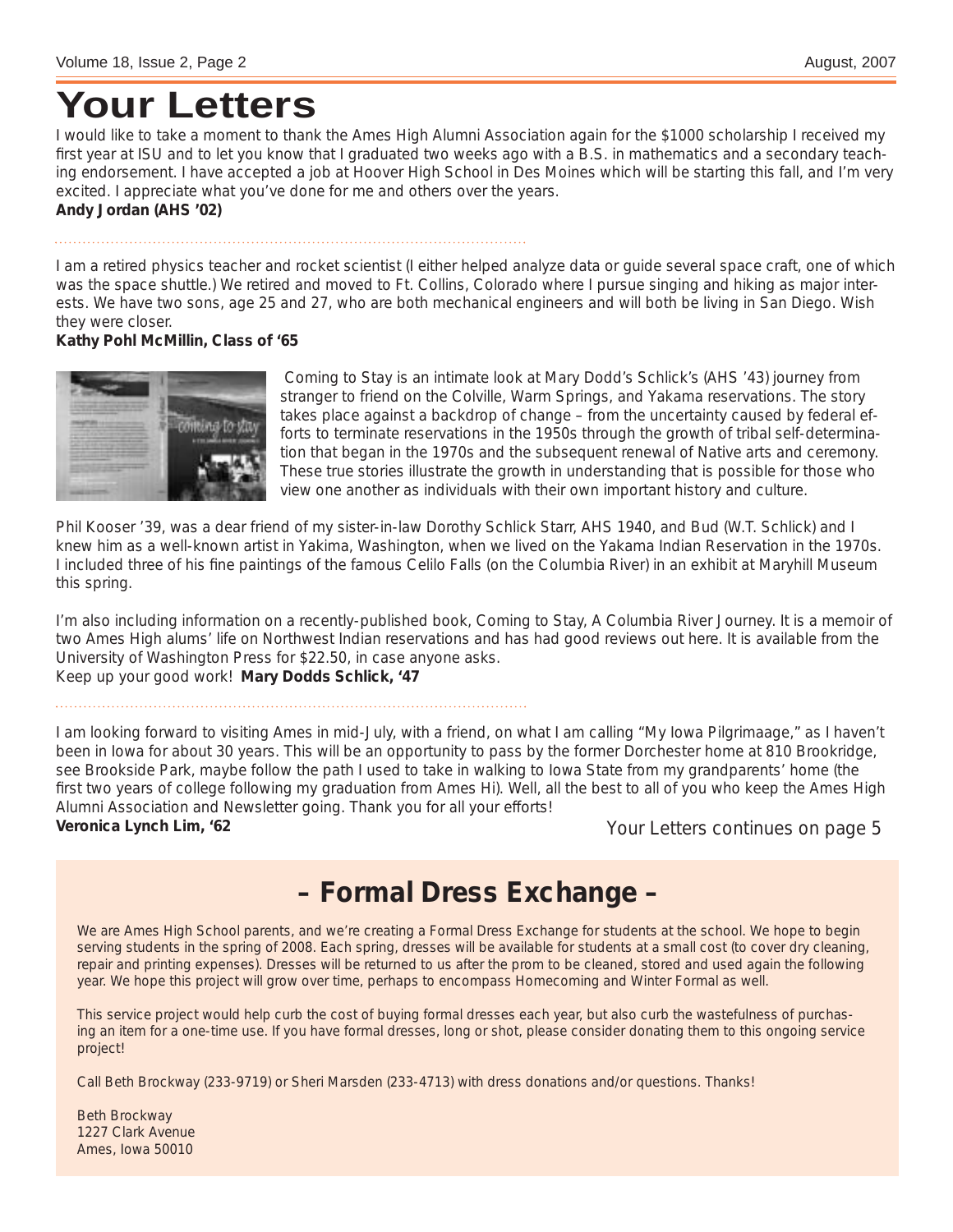## **Ames Education Foundation News**

**AHS Class of 1966 gives \$43,910 reunion gift** 

In a ceremony on April 28, 2007 the AHS Class of 1966 made a \$43,910 gift to the Ames Education Foundation (AEF) in conjunction with the class'  $40<sup>th</sup>$  reunion. The funds will help to replace seating in the AHS auditorium. The reunion, held June 22-24, 2006, had 210 attendees, including 145 Class of '66 members and 65 additional guests.

The gift from the Class of '66 reflects its desire to "give something back" to Ames High School in appreciation for all that it had received there. The reunion planning committee worked with Principal McGrory and AEF Development Director, Jean Kresse, to choose a project with broad impact. The clear choice -- replacing the old, worn-out seats in the heavily used AHS auditorium. The \$43,910 gift will replace approximately 30% of the seats in the auditorium, all of which are part of the original installation and have been there for 37 years. Class Gift Committee chairs were Ed Wilson, Debbie (Zack) Schultz and Bill Beckman.



(Left to Right) Mike McGrory, Ames High principal, Dianne Bystrom, Ames Education Foundation Past President, Vicki (Voelker) Sivesind and Bill Beckman, AHS Class of 1966 40<sup>th</sup> Reunion co-chairs.

According to Dianne Bystrom, past president of AEF, "The generosity of the Class of 1966 and the enthusiasm of the reunion committee have created a gift that will benefit Ames High for many years. We hope this will also inspire other classes to consider a gift in conjunction with their reunions." A plaque acknowledging the Class of 1966 gift will be placed in the auditorium.



Vicki (Voelker) Sivesind and Bill Beckman, AHS Class of 1966 40<sup>th</sup> Reunion co-chairs.

#### **The Ames Education Foundation Who We Are and What We Do**

Creating a learning environment that goes beyond the ordinary is the purpose of the Ames Education Foundation. How does that happen?

By awarding mini-grants to faculty to provide special projects in the classroom. Funded projects promote reading, encourage science, enhance music, and bring social studies to life!

By equipping our students with the school supplies they need to begin the new school year through the Support Our Students (SOS) Fund. Financial support for this program is generated through the annual Phantom non-events, such as the Phantom Trip to the Master (where a ball never left the tee) or the Phantom Ball (where no waltzes occurred).

By seeking financial support from outside the Ames community through grants from state and federal agencies.

- By administering scholarships awarded annually to graduating seniors.
- By assisting groups within the district to raise funds for worthwhile projects AHS Press Box, computers at the AHS Ralph Farrar Media Center, Paul R. Jones Fitness Center, Ukena Family Tennis Complex, swimming scoreboard, track timing system, and marching band uniforms. **Ames Education Foundation**
- By creating an endowment to support future projects.

We need your help! With your investment today, the Ames Education Foundation can continue to provide programs to benefit our children.

415 Stanton Avenue P.O. Box 1125 Ames, IA 50014-1125

515-268-6630 Jean Kresse, Development Director jkresse@ames.k12.ia.us www.ames.k12.ia.us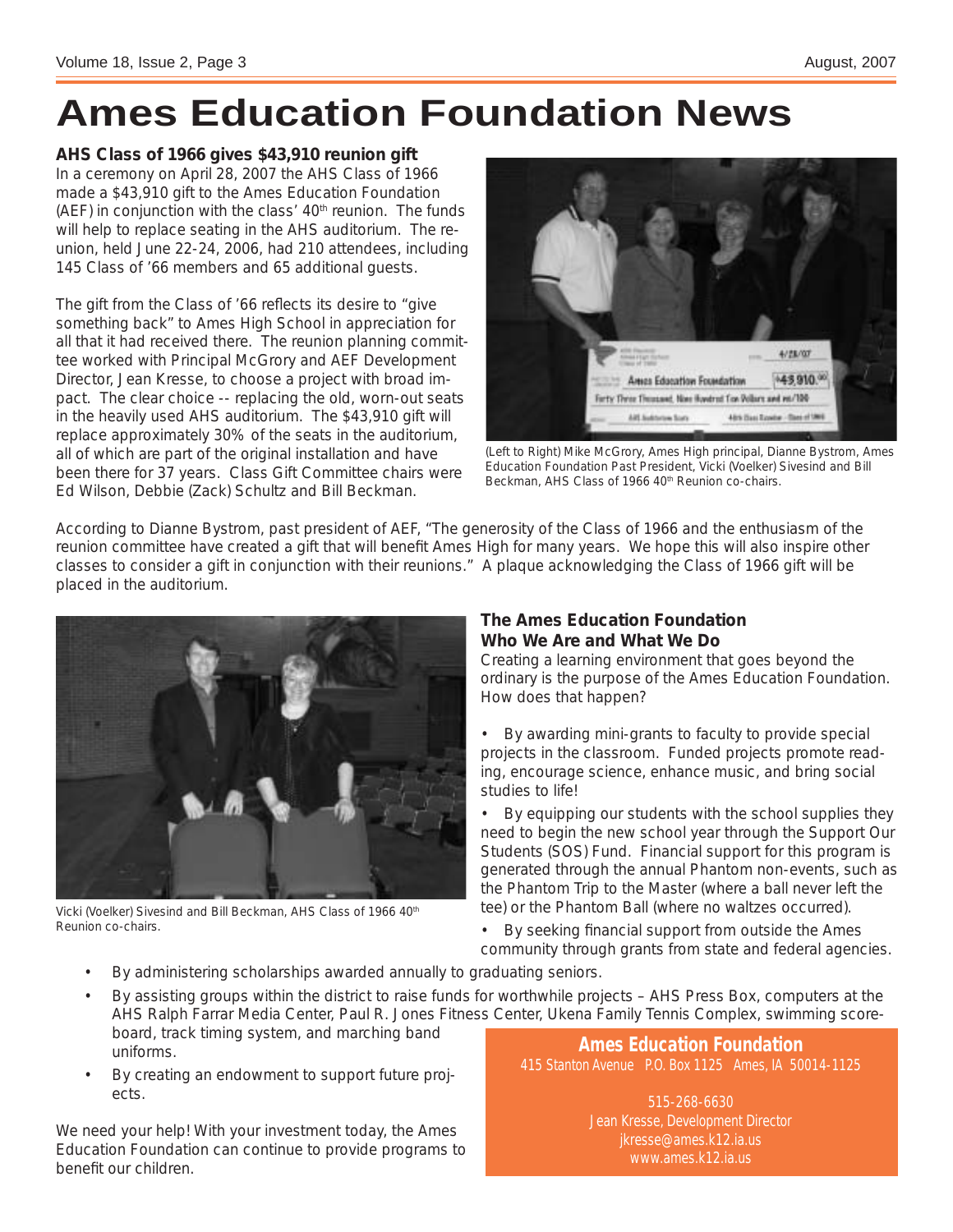## **AMES HIGH ALUMNI NEWS**



"Fred Hoiberg, the hometown hero who earned the nickname 'the Mayor' at ISU, was recently named assistant GM of the NBA's Minnesota Timberwolves." Following are more excerpts from the story in the Winter 2007 issues of VISIONS, the magazine of the Iowa State University Alumni Association.

"After open heart surgery, Fred Hoiberg chose to retire in April 2005 from a 10-year NBA playing career. Here's a look back at life in the NBA for The Mayor:

#### **The NBA family**

Just like he's been embraced by the Ames community, Hoiberg found the NBA to be like a family, too. "In the 10 years I played, I got along with every teammate I ever played with," Hoiberg says. Superstar Kevin Garnett even spent hours at the Hoiberg home following Fred's surgery, playing video games with the kids while Dad recovered.

#### **Here and there**

During his career, Hoiberg played for Indiana, Chicago, and Minnesota. "Everywhere I played, there was always someone in the crowd in an ISU sweatshirt holding a sign that said "The Mayor," he says.

#### **Memories**

The first time Hoiberg played, he had no reason to be nervous: He was only guarding all-time great Michael Jordan. The surreal feeling of standing on the court as a rookie with Jordan, Scottie Pippen, and Dennis Rodman is something Hoiberg still carries with him. But he lists his most memorable NBA moment as hitting a game-winning three pointer against the Hornets during his rookie season.

#### **Staying power**

"I was the  $52<sup>nd</sup>$  pick in the draft, selected by the Pacers, in 1995," Hoiberg says. "Ten years is a long time. In fact, when I retired there were only two other second-round picks from my draft years who were still playing. I had a great career. I exceeded a lot of people's expectations. I always knew that my work ethic and the fact that I could shoot would help me stay around."

Ames still means something very special to Hoiberg. Both his and his wife Carol's family still live there, and Hoiberg says his biggest support has always come from the people of Ames and Iowa State. When he was recovering, he received more than 3,000 letters and cards from Iowa Staters, some from as far away as Yugoslavia and Iceland. The state championship he won at Ames High is the only basketball title on his resume, and last winter Hoiberg was inducted into the Iowa High School Athletics Hall of Fame.

Each summer for the last nine years, Hoiberg has returned to Ames to direct his own youth basketball camp. "It's a good opportunity for me to give back and work with kids who basically grew up the same way I did," he says. "It's great."

And a longer term return to Ames isn't out of the realm of possibility, either.

"I talked to [ISU athletics director] Jamie Pollard a little when the [men's basketball] coaching job opened up," he says. "I just wanted to make sure that Iowa State got the right person in there, and I think [Greg] McDermott is going to be a great coach for a long time. Right now I'm in a position where I'm very happy, but if that were to ever change, moving back to Ames is definitely a possibility."

Mr. Jeffry Waters is being recognized with the 2006 Department of the Navy Top Scientists and Engineers of the Year Award for leading the implementation and delivery of a web-based, real-time, shared situational awareness tool called Kweb. The success and reusability of this tool results from a design approach incorporating Mr. Waters' idea of combining spiral development of rapid software prototypes with early and continued customer involvement, and employment of the User-Centered Design approach put in place by human factors specialists on the team. Mr. Waters' approach of designing reusable, adaptable components based upon an open architecture and customized quickly for each new situation has resulted in a long series of successful C41 systems." (C41 is an acronym which stands for "command, control communications, computers and intelligence.")



*Ames High Alumni News continues on page 6*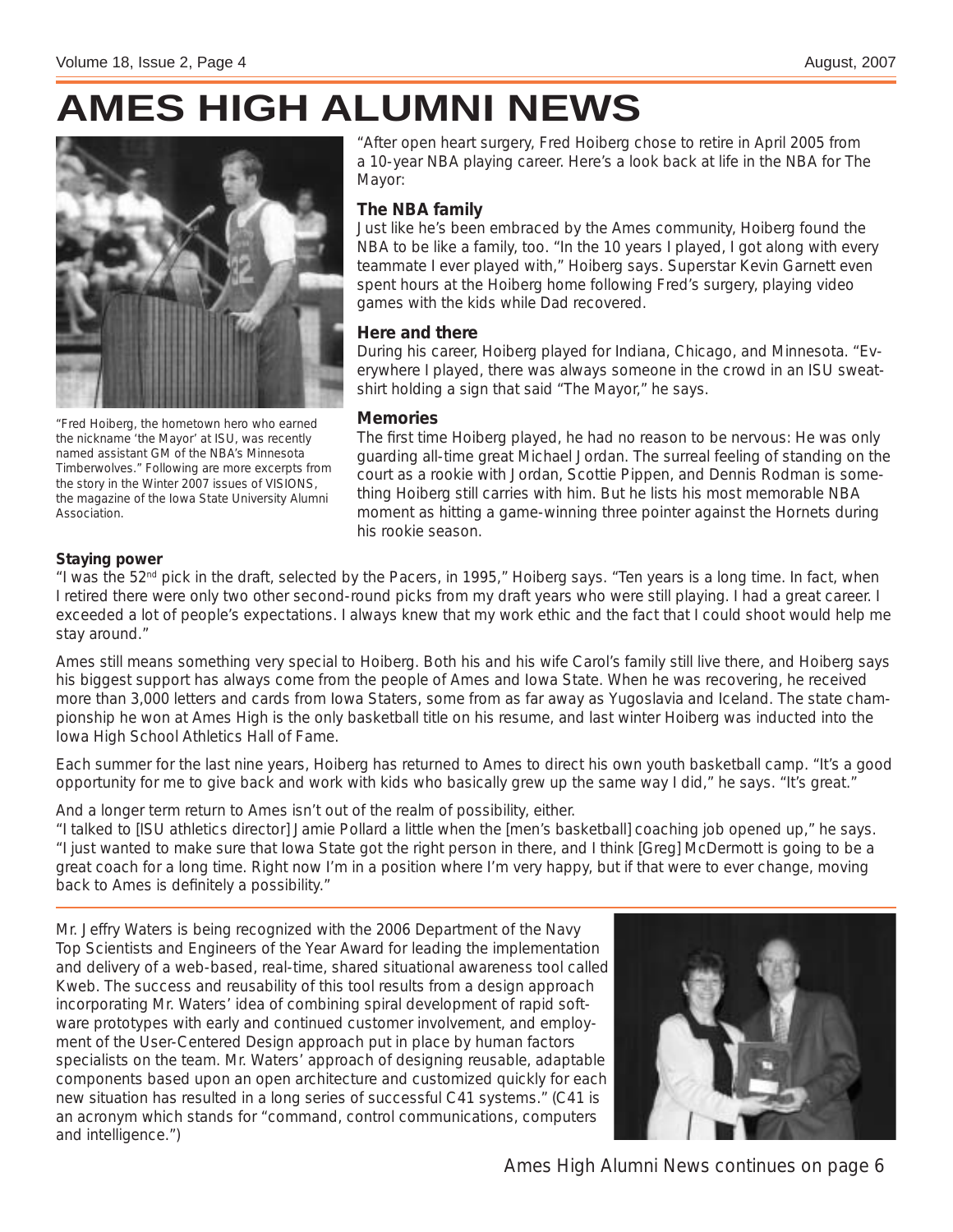#### **Your Letters continued from page 2**

I saw that both my sister Jinri Song '01 and I, Yaeri Song '03, were on the "lost list" on the most recent newsletter. I wanted to confirm that we're both alive and well, living/working in New York city. Jinri, an alumni of the university of Pennsylvania, is working in finance. I'm a graduate of the Maryland Institute College of Art and am a designer at a creative agency. **Yaeri Song, '03**

I LOVE your web site and appreciate all the work and time that goes into keeping it up to date! You provide a lot of very useful information here. I have a question though about the use of (at) in all the email addresses? Is there a reason for this? **Kathy Ridnour**

Ed's Answer: Good question, you are the first to ask. The reason I started doing (at) is because any emails that I put on the web site were getting a lot of spam including our own email addresses. We recently had to change our email from email@ahsalum.org or info@ahsalum.org because of it. When I did research on this I found one of the main sources spammers get email addresses from is web sites. They have a program, called a robot, that looks for all the @ signs and .com and .net and .org on millions of web sites. So, in order to try and make it harder for them to "harvest" the emails I changed the @ to (at) to try and fool them. I am working on a better way to do that because now the spammers are figuring this out.

By the way, I love the AHS Alumni newsletter. It's just enough scoop to keep us interested and connected. There are some amazing stories, of amazing people, doing amazing things from Ames and Ames High School. It makes me feel proud of my roots. I still call Ames "home" even through I moved away 23 years ago! My son's dream is to play basketball for the ISU Cyclones (Ames fever is contagious no matter where you're born) but he'll go to high-school in Denver, CO where I live now. **Susan Engen Heinzeroth, '80**

I grew up in Ames (1<sup>st</sup> thru 12<sup>th</sup>) and lived in the same neighborhood as did Dick Bliss. As children we were great friends and played almost every game known to boys together. We were pretty much the same size until puberty, after which Dick became a 190+ pound giant and I graduated from High School at 129 lbs, 5'10" stick. Dick became an All State Champion. The year Dick graduated was 1940; the year I graduated was 1941. In 1940 Dick threw the "Shot Put" and won many meets in track. I, in turn, threw the Javalin further than Dick could, so Kenny Wells (coach) let me take a Javalin home during the summer to develop my throwing arm. I worked out nearly every day and in my senior year I was 17 still after Graduation. During Track season I broke the school record which had stood since 1927 (in Oskaloosa). 1941 at that time was just another year for most of us but I was determined to help build airplanes for the European war so I went to a six week school in Des Moines in aircraft manufacturing. And still 17 years old went to Baltimore to work on B-26's for Martin Aircraft Co. in July of '41. Now, 1941 was historic for one other thing in everyone's life "Pearl Harbor." I became immediately convinced I would become a "pilot" and fly my wonderful B-26's. Yes, 1941 was quite a year in my life. We never know our future, but we can make plans and try to fulfill them. I am now 83 years old and you know what? I still hold the Ames Hi record for throwing the Javalin. It seems that some time during the war a track man for Ames Hi (during practice) threw a Javalin (perhaps carelessly) and hit a track man in the leg, after which the Javalin was removed from track participation. I assume it still is. Now I ask you how proud would you be if you had one of the longest school records – don't you think I should be made an honorary "Hall of Famer"?

P.S. Yes, I did become an Air Force Cadet and spent the better part of a year in Cadets to become a pilot and then some more time to become a B-24 pilot and then to go overseas to the South Pacific to fly 43 missions with my 10 man crew and receive 5 air medals, and come home to work in airspace from 1950 to my retirement in th1980's, and since in retirement I worked on nearly all of the rockets developed by the U.S.A. and finished the last 10 years on testing and building the shuttle actually through the whole test forming of the shuttle before it was ever flown. In it's vertical full configuration and with it's fuels of Liquid Hydrogen and Liquid Oxygen. Very dangerous work. May you all live a life as full of exciting events and joys.

#### Best regards, **Paul L. Nichols 22 Lakeside Cove, Carriere, MS 39426**

P.S. I sell my life's book entitled "My Lucky Dice" for \$20 including mail costs if any cares any more. Seniors might be able to find it interesting.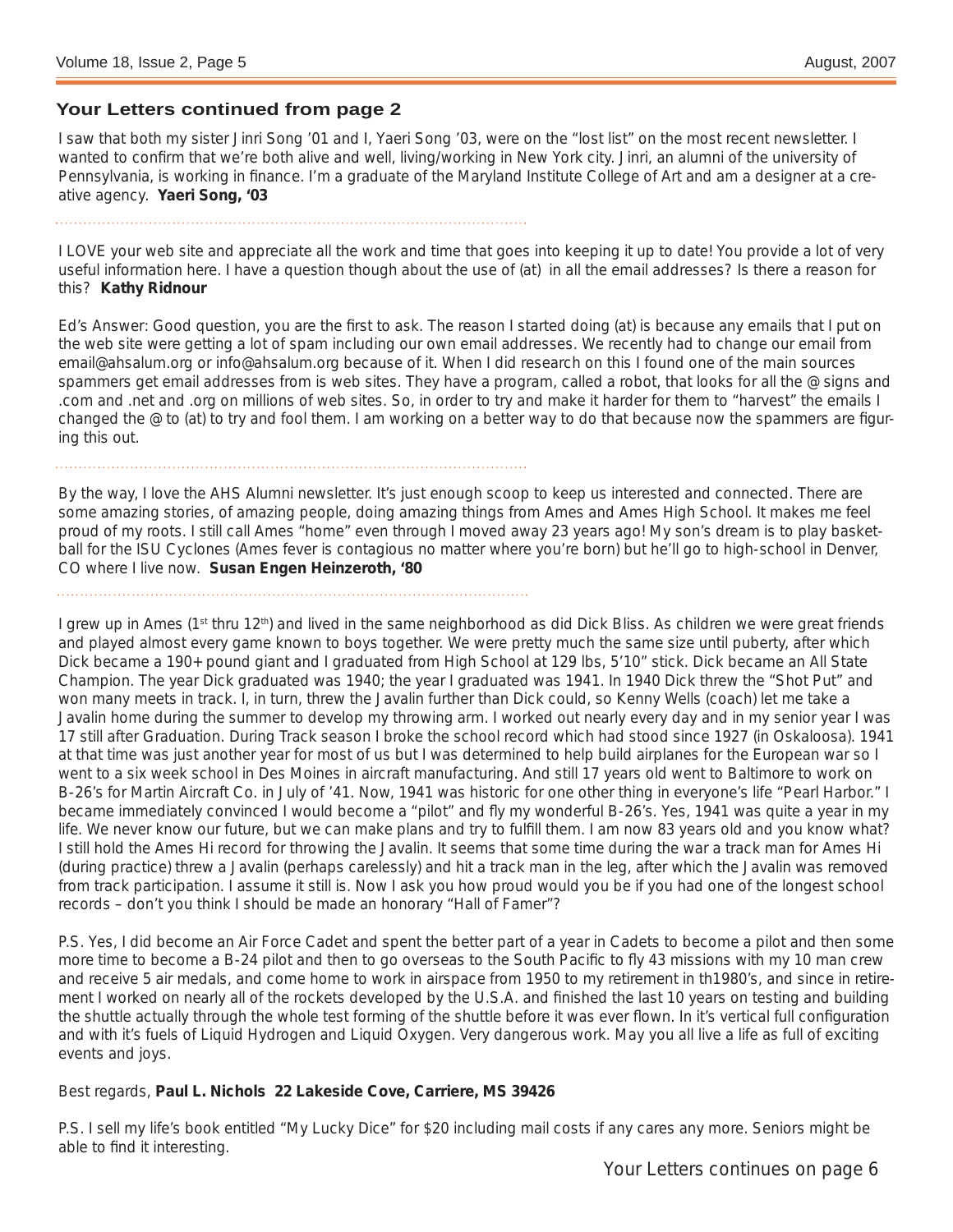#### **Your Letters continued from page 5**

I'm now retired from the University of California, Davis Med School faculty, but getting the best of both worlds working part-time. I look forward to the Class of 1960's 50<sup>th</sup> reunion. **Lars Laslett, '60** 

I enjoy receiving and reading the Ames High Alumni newsletter. Please keep them coming! John and I have lived in Edina, MN since 1953. We have been able to attend the alumni gathering and will miss them when our class of 1946 give up the event. I attended Ames High  $\frac{1}{2}$  of our Junior year and all of the Senior year. Also, lived in Ames where I attended grade school at Roosevelt from K thru 5<sup>th</sup> grade - just in case the current committee doesn't remember me. Keep up the good work! **Wanda June Smith Klindworth, '46**

I'm enclosing a check to honor the memory of Ann Rozeboom Reckert '44, my friend from kindergarten through college, plus our adult years. I also would like to honor the memory of Dick Lofgren who would have graduated from AHS in 1960 but moved to Minnesota. **Marylou Wheeler, '44**

#### **Ames High Alumni News continued from page 4**

#### **Former AHS Grad goes on four-month Arctic expedition**



Former Ames resident Elizabeth Andre (AHS 1995) is thawed out from her experiences on a four-month Arctic expedition. After enduring four months of sub-zero temperatures, frostbite, polar bears and dangerous terrain, Andre returned to the United States. She was part of a team of explorers and educators led by environmentalist Will Steger who traveled 1,200 miles across the Canadian Arctic's Baffin Island with Inuit guides. The purpose of their journey was to witness the effects of global worming on the island's ecosystems and the culture of the native Inuits as part of Steger's Global Warming 1010 initiative.

"Our goal is to share the Inuit's story with the rest of the world," Andre, 29, told The Tribune in February. "Our hope is to put a human face on the issue of climate change and to motivate people to take action to slow global warming."

She said the native's ice hunting season has been cut in half, winds and weather patterns are shifting, and new animals are arriving that the Inuit have never before seen.

Andre was sidelined at the beginning of the expedition due to frostbitten fingers, but she still learned a lot from the Inuit people she interviewed while she stayed in a local village to recover.

During the final leg of the expedition, Andre's sled went through the ice on a melting river, but "no dogs or people were injured," she wrote in an e-mail to The Tribune.

The explorers were joined by British entrepreneur and outdoor enthusiast Richard Branson, his son Sam, and mountaineer Ed Viesturs toward the end of their journey. They completed their trip in the community of Iglulik, which gave the explorers what Andre called and "enthusiastic" welcome.

Almost everyone from the town was down on the sea ice with fire trucks with sirens going, snow sculptures, signs, etc," she wrote in an e-mail.

Now Andre and her fellow explorers are spreading the word on what they learned during their arduous journey.



The group, along with their Inuit companions, plan to travel to Washington, D.C. in the fall to testify before senate committees on the impact of climate change.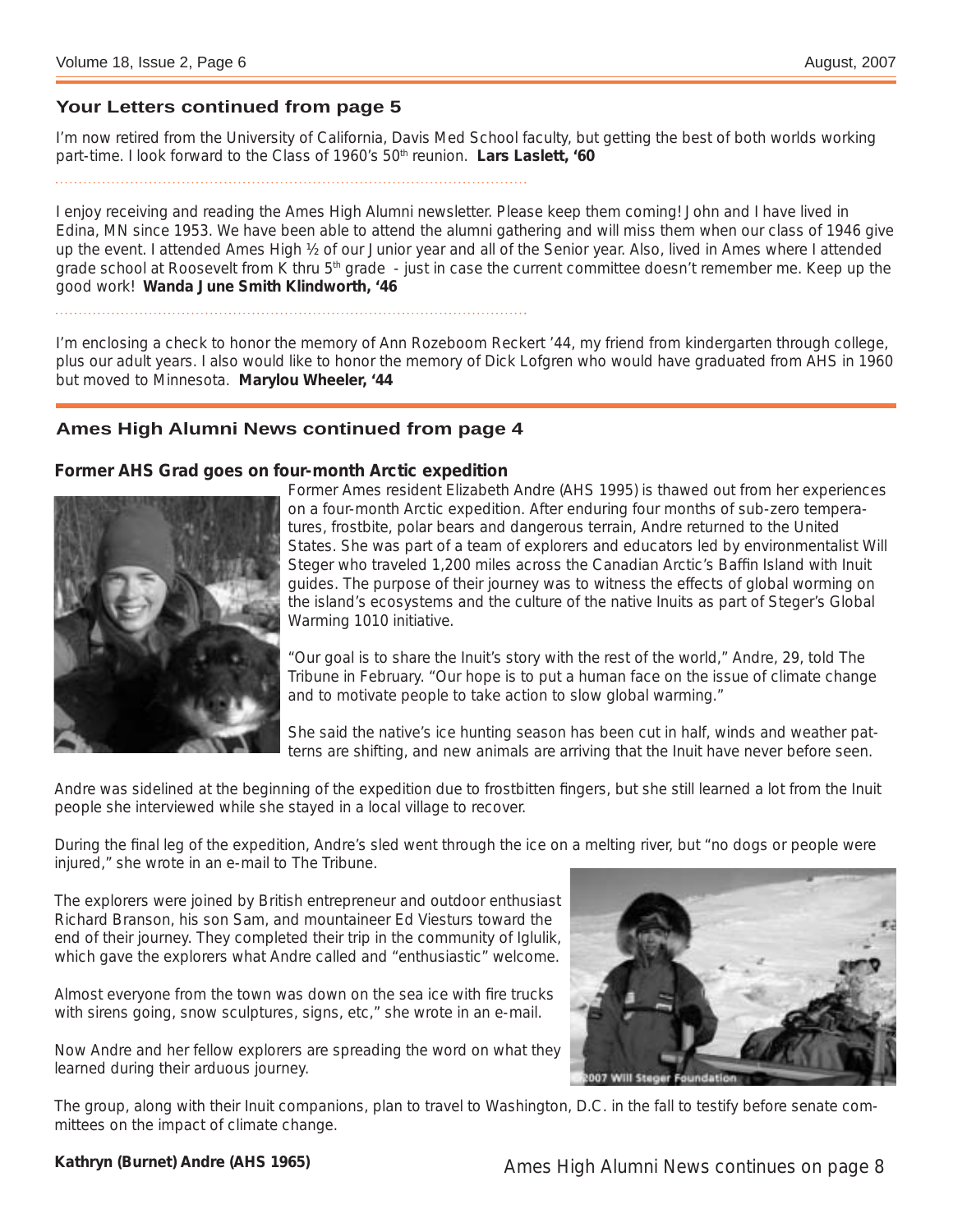### **Class of '42's 65th Anniversary Reunion**

Our Class of '42 held its 65 anniversary reunion at the Gateway Center May 18-20. Twenty alums attended, and along with spouses and friends, the total was 35. We had a great time. **Al Hausrath, '42**

### **1952 Reunion**

Thirty-two alumni of the class of 1952 traveled from eleven states for their 55th reunion August 17-19. Accompanied by their spouses, they enjoyed a fun-packed week-end beginning with a sandwich buffet at Gateway. The alums were welcomed at registration with bags of home-made cookies from the committee, festively decorated with orange and black ribbons.

 A brunch Saturday morning at Gateway started off a day of getting reacquainted with Ames and with each other. Saturday evening's banquet at the Knapp-Storm dining complex brought a very special guest speaker. Tom Sutherland, husband of classmate Jean Murray, related his ordeal as a hostage in Beirut for 6 ½ years. Honored guests at the banquet were Alumni Association president Jack Smalling, and secretary Bill Ripp and his wife, Jane.

 The alumni shared laughs, memories, stories and a few tears for the 35 classmates who smiled down from the "In Remembrance" memorial display. The evening was made complete by a rousing rendition of the Ames High Loyalty Song.

 A brunch the next morning at the home of Jim and Carole Sue Triplett sent the travelers on their way with a chorus of "See you again in five years!" **Mary Lou Wilson, '44**



(Reading left to right) Back Row: **Barbara Egemo, David Smith, Marty Smith, John Clark Dick Stuber, Charles McClure** Second from Back: **Charlene Fuller, John Ahart, Dick Peterson, Dick Harris, Jim Triplett, Don Anderson** Third from Back: **Norma Lillard, Kaye Johndreau, Barry Holtz, David Wierson, Opal Durby, Dianne Chamberlin, Jean Murray, Evelyn Nehring, Charice Bengston** Fourth from Back: **Jan O'Brien, Liz Toresdahl, Diana Alcock, Betty Tish, Mary Sue Mallo, Barb Houk, Judy Meldrum** Front Row: **Sue LaGrange, Shirley Baker, Mary Lou Wilson**

### **1955 Reunion**

The 70 in 07 Birthday Bash for the AHS Class of 1955 was held in Seattle, WA from July 16 through July 20, 2007. The party was planned by a committee of AHS '55 Class members living in the Pacific Northwest: Bob Campbell, John Shrader, Brian Barron, Jerry Seaward, Vonnie (Vilmont) Secketa, Janice (Sherman) Morrison, and Bruce Textrum. Events included cruising Lake Union and Lake Washington, dining by the Locks connecting to Puget Sound, a baked salmon dinner on Blake Island at Tillicum Village and lunch at the Space Needle. The Seattle venue also offered everyone the unique opportunity to take side trips to nearby places of special interest to them, be it cities, mountains or the water. The Museum of Flight, Vancouver, British Columbia, the Glass Museum and Factory in Tacoma and Bainbridge Island were just some of the side trips offered. Impromptu breakfasts at Pike Place Market and shopping in downtown Seattle were just a Monorail ride away from the Executive Inn Party Headquarters.



AHS Class of 1955, 70 year old Birthday Reunion. Classmates ready for a Lake Washington Cruise. The 4-day reunion was held in Seattle, Washington. We all had a great time. There were 47 participants. Ames Hi Aims High **Bruce Textrum (AHS '55)**

Some 47 persons (including spouses and partners) were in attendance. AHS '55 graduates attending included **Betsy (Hertz) Allan, Brian Barron, Bill Becker, Sharon (Fiori) Bellinger, Terry (Broadwell) Benson, Bob Bragonier, Bob Bryan, Nancy (Wallace) Burkhart, Bob Campbell, Ann (Culbertson) DeYoung, Don Diehl, Cheryl (Webb) Junkmann, Shirley (Stevens) Freshwaters, Nancy (Clauson) Gephardt, Donna (Townsend) Hoffman, Janice (Hines) Irving, Ken Larson, Janice (Bowers) Moore, Francis Noble, Rosalee (Points) Oakley, Dave Rex, Vonnie (Vilmont) Secketa, Jerry Seward, John Shrader, Alan Singer, Peggy (Dilts) Smith, Dave Stanley, Bruce Textrum, and Susan (Rhodes) Zwagerman. George Allan**, AHS Class of 53, also joined the fun.

**Leah Bowman, ('55)**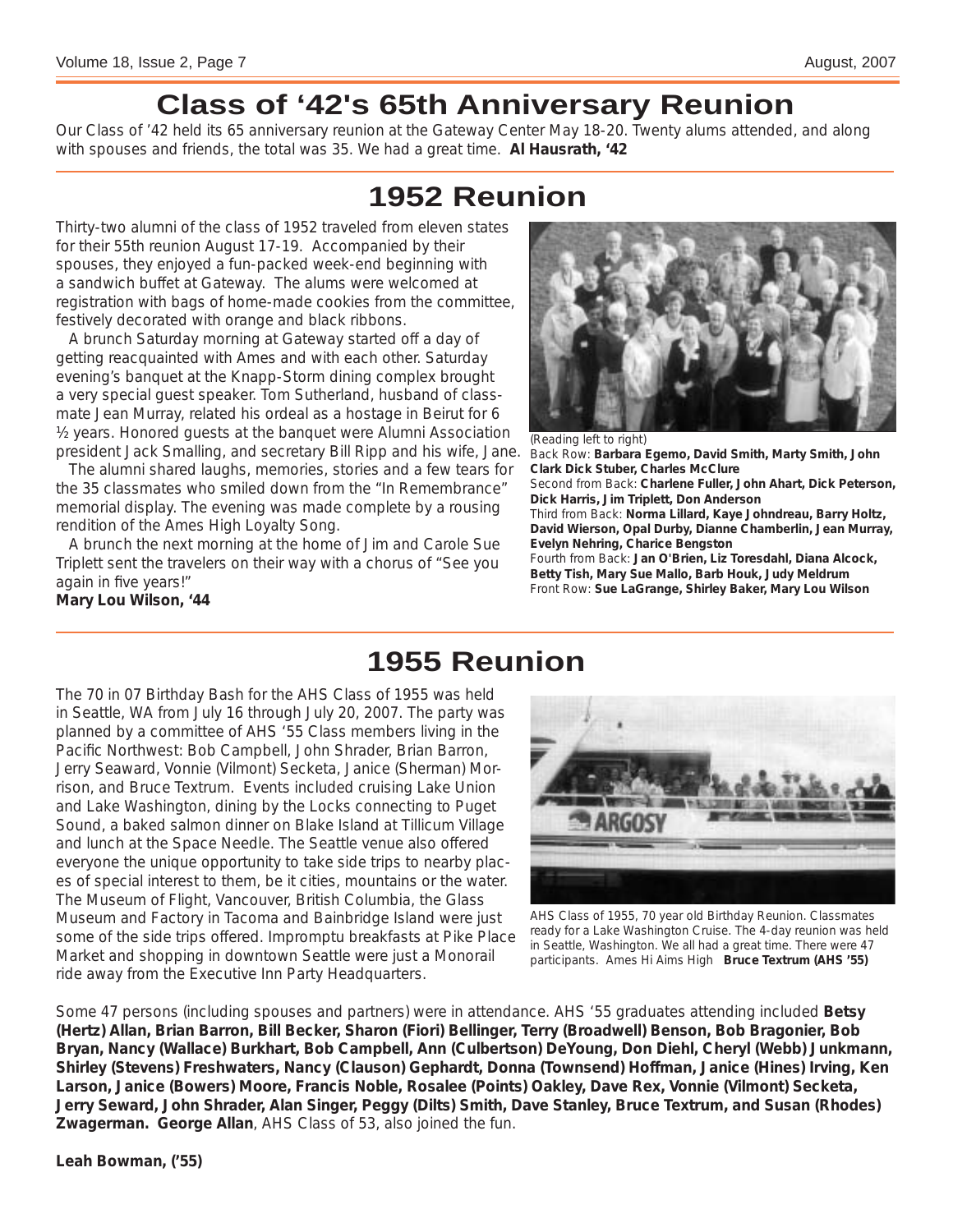#### **Ames Alumni News continued from page 6**

Tom Pumroy, '61 and his wife, Abby, are opening their home in Cedar Rapids and performing a unique service in this eastern Iowa city. Since 2000, they have been hosts to Latino baseball players who play for the Midwest League Cedar Rapids Kernels. The average age of these players is 21. They come from Mexico, Venezuela and the Dominican Republic.

Abby is a former high school Spanish teacher. Tom is an insurance executive who officiated high school and college baseball and football. They are in their eighth year of providing a bilingual, parental setting for these young players. Abby speaks to the players in English and then in Spanish. It helps the players adjust to the new language. Playing the game is easy. Learning English is essential to their success and advancing in baseball.

The Pumroys and other families who host players don't charge the players rent for staying with them. In the end the host families get more from this than they give. Tom and Abby have hosted four players who made it to the major leagues, Joel Peralta in 2001, Ervin Santana (2002), Erick Aybar (2003) and Alexi Casilla (2005). Casilla is currently the starting second baseman for the Minnesota Twins.

Coming to America is a culture shock for these players. Tom and Abby are bridging this gap and host two to four players a year. This year they are hosting four players from mid-April to the first of September.

**Jack Smalling, '58**



Ed Darlington, '44 was inducted into the Des Moines Jazz Hall of Fame at a reception and concert in Des Moines October 22, 2006. Ed was also honored at the Woodward-Granger "Foundations in Jazz" Festival in February, 2006 for his portfolio of work as a professional musician and music educator.

Ed Darlington's life changed when he was handed a saxophone in Junior High in Ames. From that point on he began analyzing every solo he heard on big band records. By 15, he was playing professionally around his hometown of Ames.

After serving in the U.S. Army, Darlington returned to Iowa to study music at Drake University. A year later he transferred to the Chicago Musical College to specialize in jazz

studies. Contacts he made in Chicago led to a career on the road with the bands of Gene Krupa and Ray Anthony.

In 1954 Darlington returned to Drake to complete his formal education and began teaching at Woodward-Granger community schools, and later at Southeast Polk. Along with Jack Oatts, Darlington helped energize

Iowa's high school jazz band competition scene.

Throughout his teaching years, Darlington continued to perform in the area, including taking a leadership role in the early days of the Des Moines Big Band.

Upon his retirement, Ed and his wife, Wanda (Killinger), moved to Florida where he continued to play on a regular basis in a variety of venues until his sudden death in 1984.

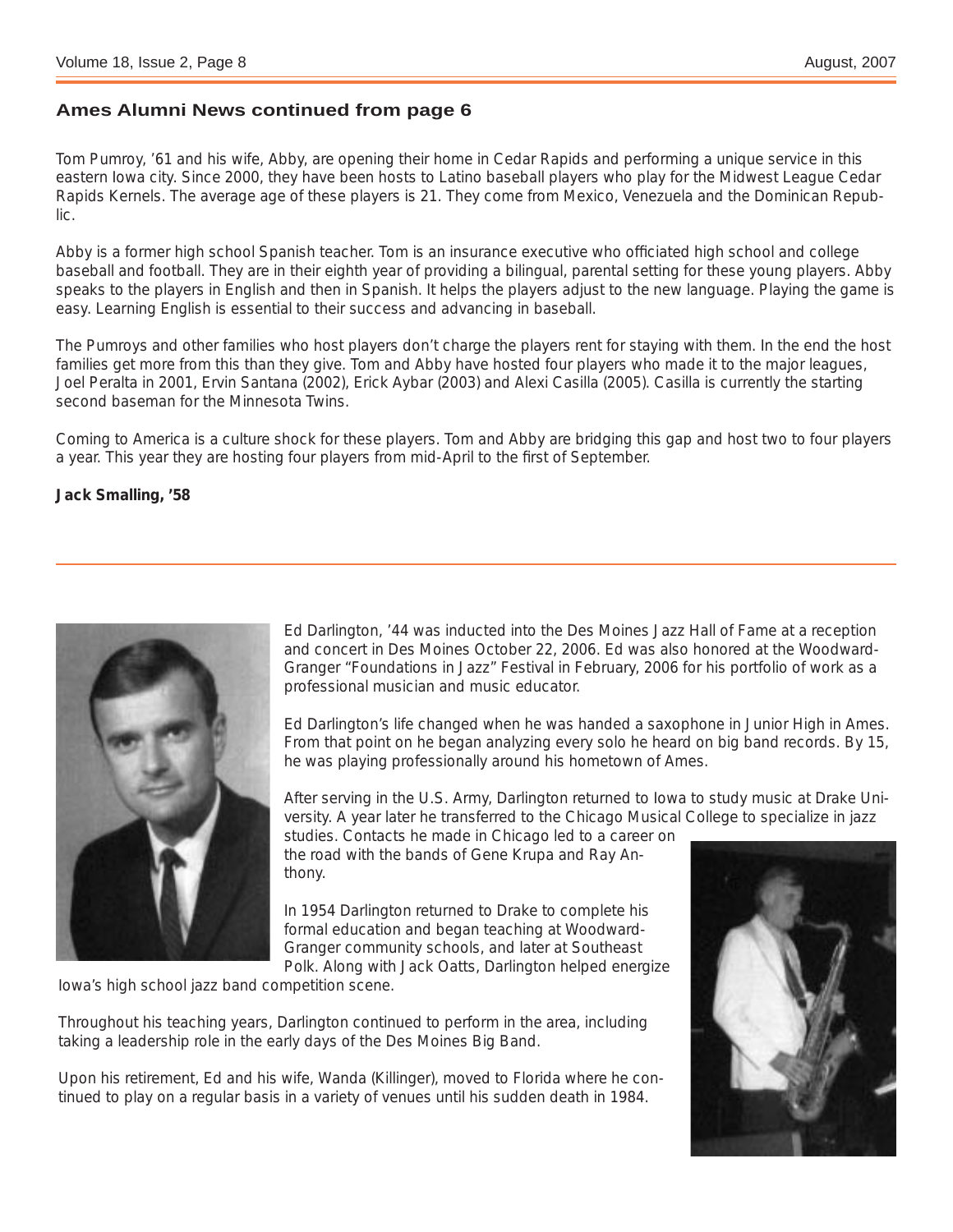|                                                                                                      | <u>Membership Blank Membership Blank</u>                                                                                                                                                                                                                                               |                                                                       | <b>Membership Blank Membership Blank</b>                                                                                                                                                                                             |  |  |
|------------------------------------------------------------------------------------------------------|----------------------------------------------------------------------------------------------------------------------------------------------------------------------------------------------------------------------------------------------------------------------------------------|-----------------------------------------------------------------------|--------------------------------------------------------------------------------------------------------------------------------------------------------------------------------------------------------------------------------------|--|--|
|                                                                                                      | Mail to Ames High School Alumni Association, 1921 Ames High Drive, Ames, IA, 50010. Make checks payable to AHSAA.                                                                                                                                                                      |                                                                       |                                                                                                                                                                                                                                      |  |  |
| Please circle membership dues enclosed:                                                              |                                                                                                                                                                                                                                                                                        | 1 year - \$6.00 2 years - \$11.00                                     | 3 years - \$15.00                                                                                                                                                                                                                    |  |  |
| Additional Donation enclosed: \$__________                                                           | Foreign Country:                                                                                                                                                                                                                                                                       | 1 year - \$12.00 2 years - \$22.00<br>Memorial enclosed: \$__________ | 3 years - \$30.00                                                                                                                                                                                                                    |  |  |
|                                                                                                      |                                                                                                                                                                                                                                                                                        |                                                                       | Graduation Year: ____________                                                                                                                                                                                                        |  |  |
|                                                                                                      |                                                                                                                                                                                                                                                                                        |                                                                       | Graduation Num: ___________                                                                                                                                                                                                          |  |  |
|                                                                                                      |                                                                                                                                                                                                                                                                                        |                                                                       | (first number on name label)                                                                                                                                                                                                         |  |  |
|                                                                                                      |                                                                                                                                                                                                                                                                                        |                                                                       |                                                                                                                                                                                                                                      |  |  |
|                                                                                                      |                                                                                                                                                                                                                                                                                        |                                                                       |                                                                                                                                                                                                                                      |  |  |
|                                                                                                      |                                                                                                                                                                                                                                                                                        |                                                                       |                                                                                                                                                                                                                                      |  |  |
|                                                                                                      |                                                                                                                                                                                                                                                                                        |                                                                       |                                                                                                                                                                                                                                      |  |  |
|                                                                                                      |                                                                                                                                                                                                                                                                                        |                                                                       |                                                                                                                                                                                                                                      |  |  |
|                                                                                                      | ,我们就会在这里的,我们就会在这里的,我们就会在这里的,我们就会在这里的,我们就会在这里,我们就会在这里的。""我们,我们就会不会不会。""我们,我们就会不会不                                                                                                                                                                                                       |                                                                       |                                                                                                                                                                                                                                      |  |  |
|                                                                                                      |                                                                                                                                                                                                                                                                                        |                                                                       |                                                                                                                                                                                                                                      |  |  |
|                                                                                                      | ,我们就会在这里的,我们就会在这里的人,我们就会在这里的人,我们就会在这里的人,我们就会在这里的人,我们就会在这里的人,我们就会在这里的人,我们就会在这里的人,<br>第2011章 我们的人,我们就会在这里的人,我们就会在这里的人,我们就会在这里的人,我们就会在这里的人,我们就会在这里的人,我们就会在这里的人,我们就会在这里的<br>Suggestions / comments for the AHAA (special events, newsletter ideas, anything): ____________________________ |                                                                       |                                                                                                                                                                                                                                      |  |  |
|                                                                                                      |                                                                                                                                                                                                                                                                                        |                                                                       |                                                                                                                                                                                                                                      |  |  |
| <b>Book Order Form</b>                                                                               | <b>Book Order Form</b>                                                                                                                                                                                                                                                                 | <b>Book Order Form</b>                                                | <b>Book Order Form</b>                                                                                                                                                                                                               |  |  |
|                                                                                                      | Mail to Ames High School Alumni Association, 1921 Ames High Drive, Ames, IA, 50010. Make checks payable to AHSAA.                                                                                                                                                                      |                                                                       |                                                                                                                                                                                                                                      |  |  |
|                                                                                                      |                                                                                                                                                                                                                                                                                        |                                                                       | Graduation Year: ____________                                                                                                                                                                                                        |  |  |
| Address: Address: Address: Address: Address: Address: Address: Address: Address: Address: Address: A |                                                                                                                                                                                                                                                                                        |                                                                       |                                                                                                                                                                                                                                      |  |  |
| "Ames-From Marsh to Modern City" by Farwell Brown                                                    | 2001 Ames High School Alumni Directory (postage included) qty: ____ x \$8.00  subtotal __________                                                                                                                                                                                      | qty: $\frac{1}{2}$ x \$20.00  subtotal                                |                                                                                                                                                                                                                                      |  |  |
| "Ames in Word and Picture" by Farwell Brown                                                          |                                                                                                                                                                                                                                                                                        | qty: $x $20.00 $ subtotal                                             | <u> Alexandro Alexandro Alexandro Alexandro Alexandro Alexandro Alexandro Alexandro Alexandro Alexandro Alexandro Alexandro Alexandro Alexandro Alexandro Alexandro Alexandro Alexandro Alexandro Alexandro Alexandro Alexandro </u> |  |  |
|                                                                                                      | "Ames-A Ride Through Town on the Dinky" by Farwell Brown qty: _____ x \$20.00 subtotal                                                                                                                                                                                                 |                                                                       | <b>STATE OF STATE OF STATE OF STATE OF STATE OF STATE OF STATE OF STATE OF STATE OF STATE OF STATE OF STATE OF S</b>                                                                                                                 |  |  |
| "Ames-Tales from Two Old Timers" by Farwell Brown                                                    |                                                                                                                                                                                                                                                                                        | qty: $\frac{\ }{20.00}$ $\ldots$ subtotal                             | <u> 1990 - Jan Barbara Barat, politik politik (</u>                                                                                                                                                                                  |  |  |
|                                                                                                      | "Once Upon A Time" by I.W. (Red) Milliken (postage included) qty: _____ x \$20.00 subtotal                                                                                                                                                                                             |                                                                       | <b>STATE</b>                                                                                                                                                                                                                         |  |  |
|                                                                                                      | add \$4.00 postage for each Brown book ordered (\$8.00 max for postage):<br><u> 1990 - Johann Barn, mars ar breithinn ar breithinn ar breithinn ar breithinn ar breithinn ar breithinn ar br</u>                                                                                       |                                                                       |                                                                                                                                                                                                                                      |  |  |
|                                                                                                      |                                                                                                                                                                                                                                                                                        | (**Special** free postage for "Once Upon A Time")                     |                                                                                                                                                                                                                                      |  |  |
|                                                                                                      |                                                                                                                                                                                                                                                                                        |                                                                       | <b>TOTAL</b><br><u> Andrew Maria (</u>                                                                                                                                                                                               |  |  |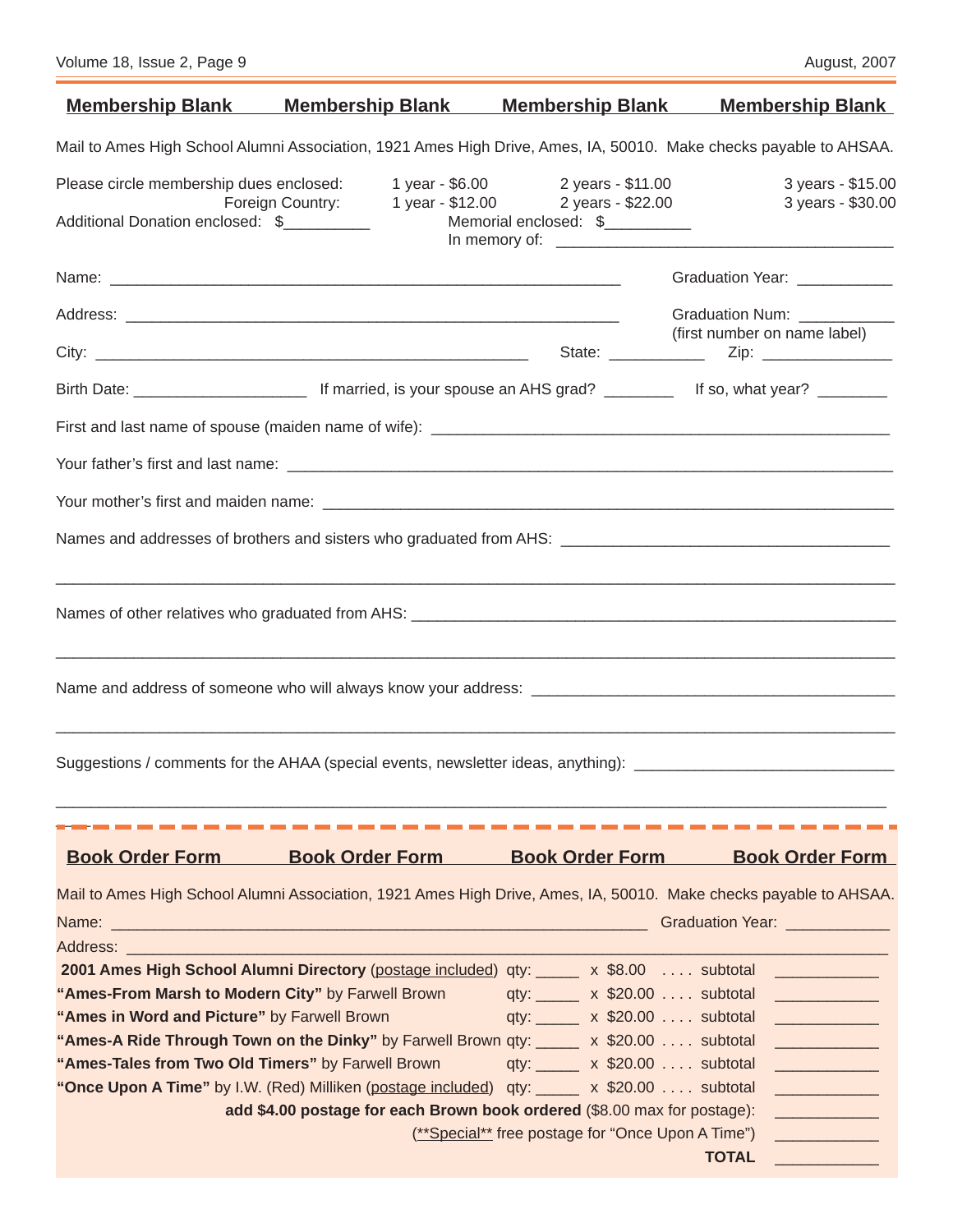#### **AHSAA Memorials and Contributions**

The Ames High School Alumni Association has received the following me morials since the last newsletter. Memorial funds go into the Memorial Scholarship Fund for AHS seniors.

In memory of **Dorothy J. Timmons, '58** by John L. Timmons, '64.

In memory of **Norma Kilstrom, '69** by Patricia Modenhauer Bortnem, '69

In memory of **David A. Stucky, '68** by Stevan D. Wells, '68.

In memory of **Betty Kellogg Friedrich, '41** by Marjorie Hein Mickelson, '41.

In memory of **Eric T. Sjolander, '45** by Phyllis T.. Harris, '45.

In memory of **Virginia Osborne Baker '39** by Margery Osborne Hale, '43.

In memory of **James G. Hoffman, '50** by David, '50 and Norma, '50 Bappe.

In memory of **Betty Anderson Foster, '45** by Lois E. Thomas, '45.

In memory of **Betty Anderson Foster, '45** by Carolyn Ann Stewart, '45.

In memory of **Betty Anderson Foster, '45** by Patricia McKee Robinson, '45.

In memory of **Deceased members of '32 and '33** by Uryth '33 and Phyllis '32 Buttoph Dillavou.

In memory of **Robert L. Elllis, '56** by Julie Ellis Darnell, '78.

#### **Some Have Left Us**

The following alumni are known to have died in recent years. Those listed in previous newsletters are omitted here. Some information is incomplete. If you have more information or unreported deaths, please advise the AHSAA.

#### **A complete listing of all known deceased alumni is available at www.ahsalum.org.**

| A complete listing of all known deceased alumni is available at www.ahsalum.org. |                                       |               |                         |  |  |  |  |  |
|----------------------------------------------------------------------------------|---------------------------------------|---------------|-------------------------|--|--|--|--|--|
| <b>Class</b>                                                                     | <u>Name</u>                           | Date of Death | <b>Place of Death</b>   |  |  |  |  |  |
| 1919                                                                             | "Kelly, Gertrude (Reis)"              | 1/1/92        | "Pacific Grove, Calif." |  |  |  |  |  |
| 1921                                                                             | "Wolfe, Nelle M. (Taylor)"            | 1/15/91       | "Larchmont, N.Y."       |  |  |  |  |  |
| 1922                                                                             | "Cram, Phyllis Faye (Caul)"           | 5/1/92        |                         |  |  |  |  |  |
| 1922                                                                             | "Lieb, Madeleine Teresa (Cole)"       | 11/1/86       | "Houston, Texas"        |  |  |  |  |  |
| 1924                                                                             | "Ewing, Mabel Loraine (Lawler)"       | 4/1/92        | "Elyria, Ohio"          |  |  |  |  |  |
| 1925                                                                             | "Price, Alice J. (Belknap)"           | 1/26/94       | "Sunland, Calif."       |  |  |  |  |  |
| 1928                                                                             | "Boast, Ruth Jeanette (Hanson)"       | 5/27/07       | "Ames, Iowa"            |  |  |  |  |  |
| 1928                                                                             | "Carter, John Edwin"                  | 1/21/07       | "Yakima, Wash."         |  |  |  |  |  |
| 1928                                                                             | "Murdock, Virginia (Sherwood)"        | 10/7/05       | "Dowagiac, Mich."       |  |  |  |  |  |
| 1929                                                                             | "Buttolph, Doyle Delbert"             | 8/4/93        | "Bartlesville, Okla."   |  |  |  |  |  |
| 1929                                                                             | "Goodwin, Doris (Leme)"               | 12/20/02      | "Santa Rosa, Calif,"    |  |  |  |  |  |
| 1930                                                                             | "Daubert, Ruth (Feroe)"               | 8/20/06       | "Dover, Del."           |  |  |  |  |  |
| 1930                                                                             | "Peterson, Ferdell Florine (Carey)"   | 7/24/04       | "Clarkston, Mich."      |  |  |  |  |  |
| 1931                                                                             | "Blumenschein, Margaret E. (Larsen)"  | 7/31/07       | "Omaha, Neb."           |  |  |  |  |  |
| 1931                                                                             | "Ketcham, Marcia Harriet (Dancey)"    | 5/11/03       | "Chico, Calif."         |  |  |  |  |  |
| 1931                                                                             | "McKenna, Maxine (Smith)"             | 10/9/05       | "Madrid, Iowa"          |  |  |  |  |  |
| 1932                                                                             | "Berrett, Lettie Lucille (Mather)"    | 2/7/07        | "Story City, Iowa"      |  |  |  |  |  |
| 1932                                                                             | "Smith, Elaine (Leffingwell)"         | 2/3/06        | "Portland, Ore."        |  |  |  |  |  |
| 1933                                                                             | "Alleman, Veva Maxine (Cooper)"       | 1/17/07       | "Madrid, Iowa"          |  |  |  |  |  |
| 1933                                                                             | "Hunstad, Edyhte Elaine (Knous)"      | 6/15/99       | "Mesa, Ariz."           |  |  |  |  |  |
| 1933                                                                             | "Shelby, Frances L. (Wearth)"         | 10/28/00      | "Sun City, Ariz."       |  |  |  |  |  |
| 1934                                                                             | "Hylbak, Lucille Josephine (Thomsen)" | 3/15/07       | "Richland, Wash."       |  |  |  |  |  |
| 1934                                                                             | "Miller, Evelyn Elvera (Berg)"        | 2/20/05       | "Norwalk, Iowa"         |  |  |  |  |  |
| 1934                                                                             | "O'Neil, Donald James"                | 8/15/03       | "Helena, Mont."         |  |  |  |  |  |
| 1934                                                                             | "Paulson, Margaret Eleanor (Butler)"  | 7/31/07       | "Ames, Iowa"            |  |  |  |  |  |
| 1934                                                                             | "Roupe, Richard H."                   | 6/7/07        | "Medford, Ore."         |  |  |  |  |  |
| 1934                                                                             | "Trow, Darlene Zora (Sills)"          | 8/3/07        | "Ames, Iowa"            |  |  |  |  |  |
| 1935                                                                             | "Craig, Robert Samuel"                | 12/23/06      | "Norristown, Pa."       |  |  |  |  |  |
| 1935                                                                             | "Dubrule, Coral Marian (Davis)"       | 9/12/06       | "West Boxford, Mass."   |  |  |  |  |  |
| 1935                                                                             | "Ghrist, Lowell Edwin"                | 11/14/06      | "Los Angeles, Calif."   |  |  |  |  |  |
| 1935                                                                             | "Headley, Frances L. (Rodgers)"       | 10/13/05      | "Bloomington, Ill."     |  |  |  |  |  |
| 1935                                                                             | "Jewett, Howard I."                   | 5/19/99       | "Westfield, N. J."      |  |  |  |  |  |
| 1935                                                                             | "Knapp, Lenore (Leland)"              | 6/20/07       | "Farmington, New Mex."  |  |  |  |  |  |
| 1935                                                                             | "Smelser, Marjorie E. (Spratt)"       | 4/21/07       | "Nevada, Iowa"          |  |  |  |  |  |
| 1936                                                                             | "Fischer, John Paul"                  | 5/16/07       |                         |  |  |  |  |  |
| 1936                                                                             | "Klingseis, Margaret J. (Grimes)"     | 12/29/06      | "Palm Springs, Calif."  |  |  |  |  |  |
| 1936                                                                             | "Williams, Lillie M."                 | 12/21/06      | "Fredericksburg, Va."   |  |  |  |  |  |
| 1937                                                                             | "Krajicek, Maxine (Wheeler)"          | 6/19/07       | "Joliet, III."          |  |  |  |  |  |
| 1937                                                                             | "Nickel, Elizabeth A. (Holmgren)"     | 1/19/06       | "Nokomis, Fla."         |  |  |  |  |  |
| 1937                                                                             | "Roemer, Willard C. (Bud)"            | 8/29/06       | "Rock Island, IIII."    |  |  |  |  |  |
| 1937                                                                             | "Sawyer, Mary Elizabeth (Hall)"       | 10/17/05      | "Anaheim, Calif."       |  |  |  |  |  |
| 1938                                                                             | "Cunningham, Maxine Ann (Stephenson)" | 1/24/07       | "Pensacola, Fla."       |  |  |  |  |  |
| 1939                                                                             | "Allison, Grace Adelaide (Woollard)"  | 12/6/06       | "Hermitage, Tenn."      |  |  |  |  |  |
| 1939                                                                             | "Conard, Dorothy Jean (Carty)"        | 12/4/06       | "Claremont, Calif."     |  |  |  |  |  |
| 1939                                                                             | "Curtis, Reiley"                      | 11/1/87       | "Rustburg, Va."         |  |  |  |  |  |
| 1939                                                                             | "Haynie, Beatrice Lavon (Koontz)"     | 1/6/07        | "Silverton, Ore."       |  |  |  |  |  |
| 1939                                                                             | "Matson, Rith Lucille (Ringgenberg)"  | 7/10/07       | "Ames, Iowa"            |  |  |  |  |  |
| 1940                                                                             | "Hall, Carlyle Jennings"              | 12/5/06       | "Grundy Center, Iowa"   |  |  |  |  |  |
| 1940                                                                             | "Hitchcock, Mary Elizabeth (Paddock)" | 6/23/03       | "Snellville, Ga."       |  |  |  |  |  |
| 1941                                                                             | "Cunningham, Barbara Jean (Hall)"     | 12/29/02      | "Katy, Texas"           |  |  |  |  |  |
| 1941                                                                             | "Morrison, Robert L."                 | 8/1/07        | "Marshalltown, Iowa"    |  |  |  |  |  |
| 1941                                                                             | "Thornburg, Margaret Ann (Taylor)"    | 3/24/07       | "Sacramento, Calif."    |  |  |  |  |  |
| 1941                                                                             | "Wright, Richard Allen"               | 10/25/06      | "Woodland, Calif."      |  |  |  |  |  |
| 1942                                                                             | "Huke, Betty R. (Ersland)"            | 4/8/07        | "Naperville, III."      |  |  |  |  |  |
| 1942                                                                             | "Otopalik, Hugo Brown"                | 7/11/07       | "Mankato, Minn."        |  |  |  |  |  |
| 1943                                                                             | "Clark, Dorothy Jean ((Merrill)"      | 6/22/07       | "Rock Island, Ill."     |  |  |  |  |  |
| 1943                                                                             | "Nelson, Delbert Croft"               | 11/18/06      | "New Port Richey, Fla." |  |  |  |  |  |
| 1945                                                                             | "Foster, Betty Marie (Anderson)"      | 5/9/07        | "West Des Moines, Iowa" |  |  |  |  |  |
| 1946                                                                             | "Coberly, Leora Mae (Johnson)"        | 8/6/05        | "Saint George, Utah"    |  |  |  |  |  |
|                                                                                  |                                       |               |                         |  |  |  |  |  |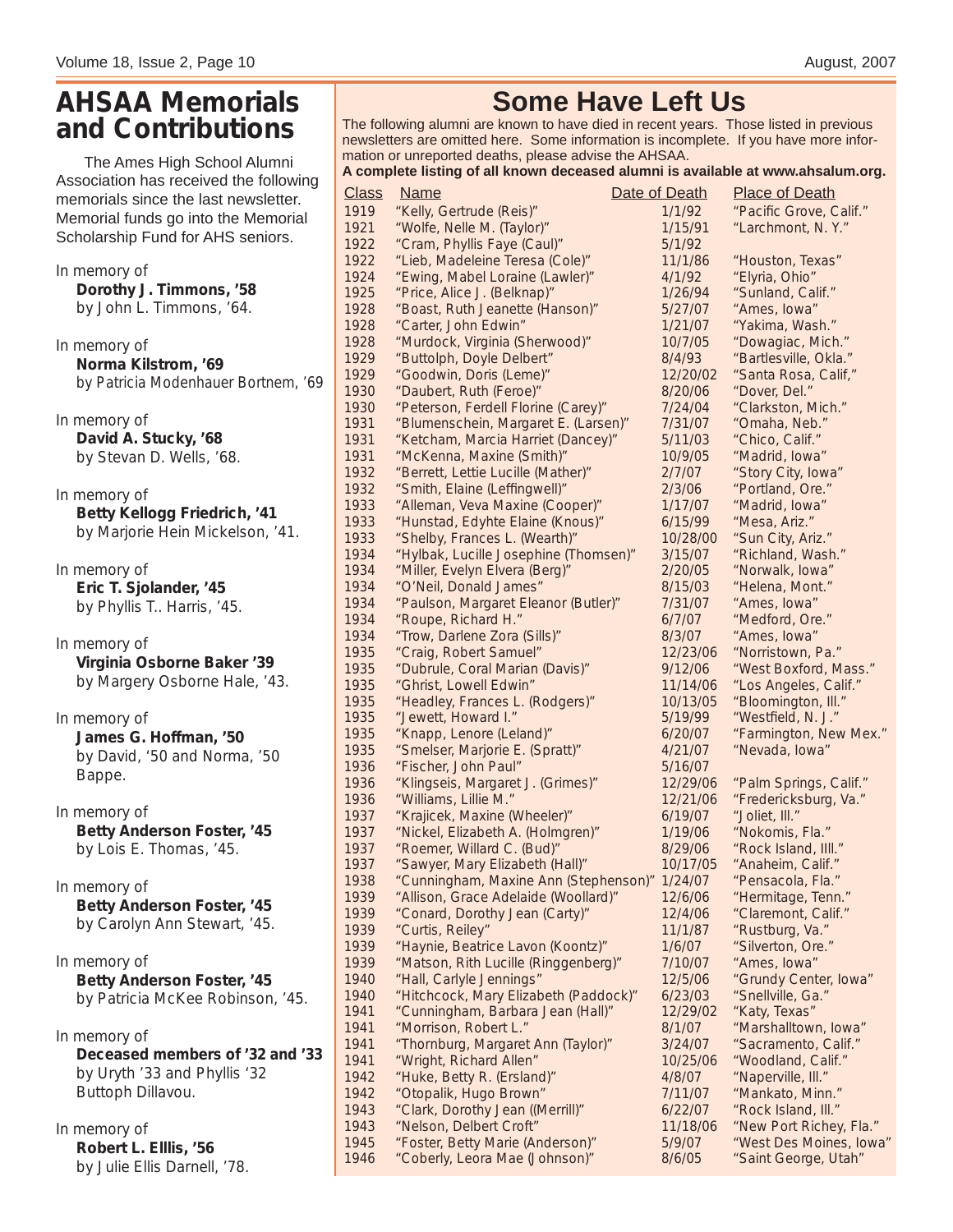#### **Some Have Left Us continued**

| 1949         | "Ersland, Jerome J."               | 2/9/05  | "Arlington, Texa  |
|--------------|------------------------------------|---------|-------------------|
| 1949         | "Larson, Vera (Bjorn-Hansen)"      | 9/14/06 | "La Grange Par    |
| 1949         | "Prather, James Scott"             | 4/28/07 | "Conroe, Texas    |
| 1953         | "Litherland, Ronald Lee"           | 12/9/06 | "Saint Louis, M   |
| 1953         | "Lodden, Bayard Jay"               | 5/23/07 | "Evergreen, Co    |
| 1954         | "Norman, Steven R."                | 5/15/00 | "Vidor, Texas"    |
| 1955         | "Miller, Anne Elizabeth (Manning)" | 7/16/07 | "Spring Valley,   |
| 1955         | "Sponable, Kay Marie (Bruce)"      | 2/16/07 | "Falls Church,    |
| 1957         | "Wagner, Doris Anne (Witter)"      | 6/4/99  | "Lakeville, Mini  |
| 1961         | "Rouse, Shirley Ann (Juncker)"     | 4/21/00 | "Grand Island,    |
| 1961         | "Ryoul, Paulette Ikumi (Hatasaki)" | 5/17/07 | "Snellville, Ga.' |
| 1965         | "Herrick, John Nicholas"           | 6/2/07  | "Colorado Spri    |
| 1965         | "Sevde, Michael R."                | 8/1/07  | "Des Moines, le   |
| 1970         | "Thomson, Bruce Hart"              | 7/4/07  | "Indianapolis, I  |
| 1972         | "Milani, Sharon Ann (Henely)"      | 5/12/05 | "Boone County     |
| 1983         | "Stewart, William Bradley"         | 6/20/07 | "Stone Mounta     |
| 1989         | "Besler, Thomas"                   | 10/5/06 | "Delaware Cou     |
| Staff        | "Hamilton, Robert T."              | 4/26/07 | "Johnston, low    |
| <b>Staff</b> | "Lett, Omar A."                    | 5/2/99  | "Waterloo, low    |
| Staff        | "Madden, John A."                  | 4/30/07 | "Overland Park    |
| <b>Staff</b> | "Melberg, Merritt"                 | 10/1/80 | "Conway, Ark."    |

#### **Memorials continued**

In memory of **Joyce Lyn Dorr, '83** by Lisa Gass Helt, '83.

In memory of **David Allen Frahm, '79** by Janis Frahm, '76.

In memory of **Charles A. Goetz, Jr. '54** by Roger M. Goetz, '58.

In memory of **Mary Schlick Starr, '40 and Phillip C. Kooser, '39** by Mary Dodds Schlick, '43.

In memory of **Grace R. Bauske, staff** by Mary Beth Askelson Hartman, '71

In memory of **Ronald W. Wardle, '55** by David Stanely, '55.

In memory of **Harold Maxell, Jr. '56** by Janice Maxwell Olson, '55.

In memory of **Lisa Diane Carney, '83** by Kelly Burrell Multach '83.

In memory of **Keith L. Wallace, '46** by Nancy Wallace Burkhart, '55.

"Arlington, Texas" 06 "La Grange Park, Ill." 07 "Conroe, Texas" 06 "Saint Louis, Mo." 07 "Evergreen, Colo." 00 "Vidor, Texas" 07 "Spring Valley, Ill." 1955 "Sponable, Kay Marie (Bruce)" 2/16/07 "Falls Church, Va." "Lakeville, Minn." 00 "Grand Island, Neb." 07 "Snellville, Ga." "Colorado Springs, Colo." "Des Moines, Iowa" "Indianapolis, Ind." 05 "Boone County, Iowa" 07 "Stone Mountain, Ga." 06 "Delaware County, Iowa" O7 "Johnston, Iowa" Staff "Anterloo, Iowa"<br>Staff "Overland Park, I Staff "Madden, John A." 4/30/07 "Overland Park, Kan."

In memory of **Boyard "Pete" Lodden, '53** by Richard D. Green, '53.

In memory of **Marquarite Lawlor Marek, '41** by Emily Lawlor, '07.

In memory of **Larry D. Lasche and Terry G. Tuttle, '68** by Kent L. Hagen, '67.

In memory of **Mary Dresser Taylor, '61** by Lloyd and Lorraine Dresser.

In memory of **Ruth Ann Smith Compton, '56** by D. James Bundy, '54.

In memory of **Dorothy Jean Merrill Clark, '43** by her family.

In memory of **Jan Paul Severson, '59** by Peggy Lee Koch, '59.

In memory of **Nancy Houge Hadaway, '68** by Patricia Hadaway Lowe, '71.

In memory of **James Hoffman, '50** by JoAnn Hoffman DeVolder, '50. In memory of **Ann Rozeboom Recker, '44 and Derek Lofgren, '60** by Mary Lou Fritsch Wheeler, '44.

In memory of **Phil Kooser, '39 and D. Jean Merrill Clark, '43** by Mary Dodds Schlick, '43.

In memory of **Donna Nelson Buhman, '60** by Linda Anderson Reynolds, '60.

In memory of **Yvonne M. Nolta, '46** by Herman E. Vore, '47.

In memory of **Nancy Houge Hadaway, '68** by Karen Houge Haines, '58.

In memory of **Larry A. Jefferson, '64** by Rosemary Jones Morgan, '42.

In memory of **Roland James DeLaHunt,**  by Jack G. Fincham, '45.

In memory of **Arthur Gilkey, '44** by Jack G. Fincham, '45.

In memory of **Kenneth P. Mayo, '44** by Jack G. Fincham, '45.

In memory of **Frederick C. Swank, '45** by Elaine Vifquain Bath, '45.

**Jon Olson '98**, a professional golfer, recently won his first championship of 2007. He finished first in the Iowa Open, held in Fort Dodge. In 2006 he recorded his first professional victory at the Herman Sani Open in Des Moines.